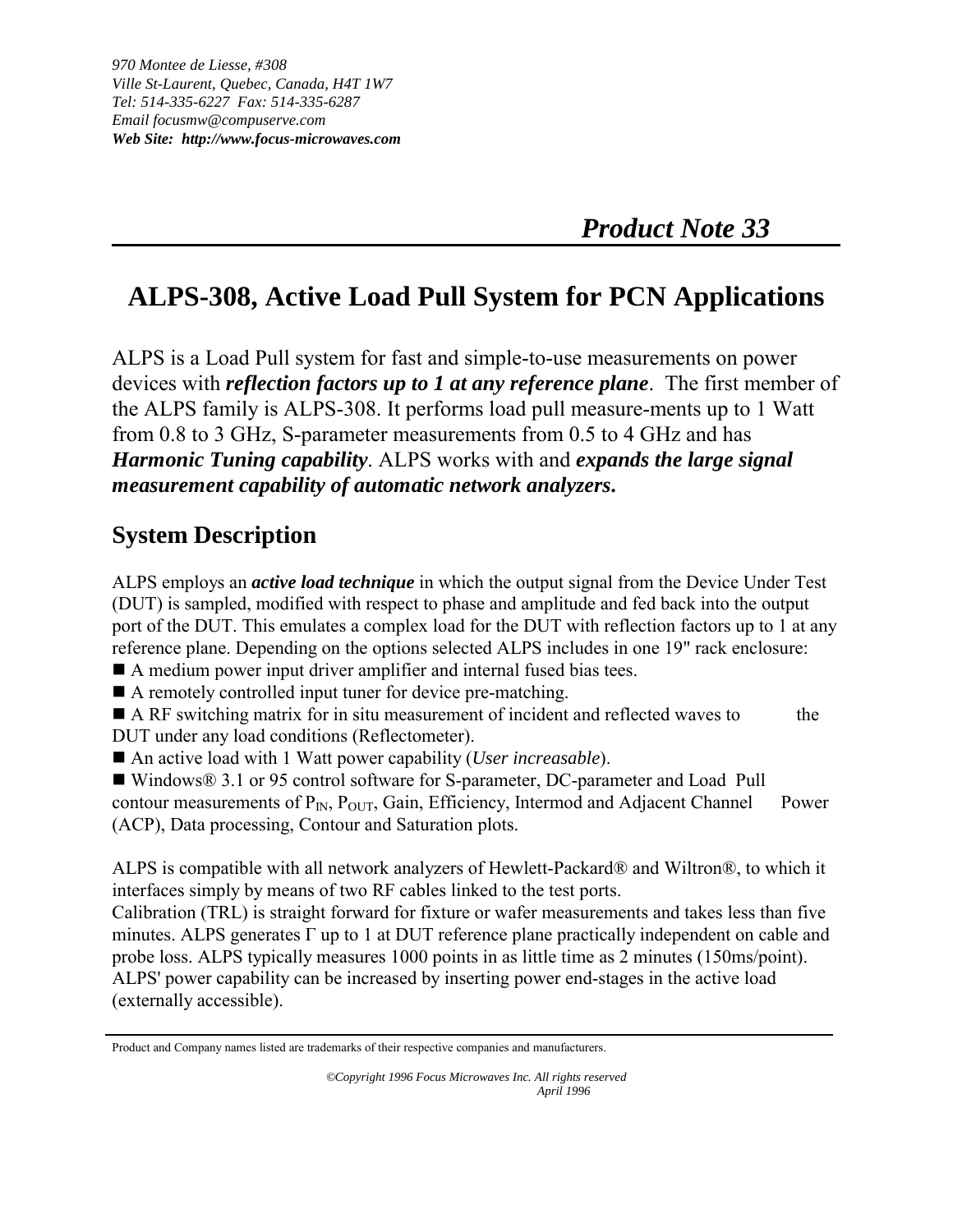## **System Operation**

ALPS operation is controlled by an IBM®-PC model 486 or higher with at least 4MB of RAM. This computer includes also a GPIB and an ALPS Interface Bus (AIB). ALPS has the following capabilities:

■ Optimizes the load conditions automatically for best coverage of the Smith Chart up to  $|\Gamma|=1$ .

Runs load pull measurements for preselected load phase,  $|\Gamma|$  and input power values.

Generates results that can be saved in a data bank and plots can be generated in 2D contour, 3D surface or Pout/Pin formats at any impedance point.



 $\blacksquare$  Includes a Mapping capability that identifies load impedances fulfilling predefined power, gain, efficiency criteria.

■ All data files can be converted to other popular formats.

ALPS operates together with a vector network analyzer, which is used as a signal source and fast receiver (figure 2). *ALPS adds load pull measurement capability to a vector network analyzer***.** There are no internal modifications to be made to any of the supported network analyzers in order to connect to ALPS. For control they have to be connected to the GPIB and to ALPS' trigger output. The same is valid also for other equipment used, such as the digital Multimeters for efficiency measurements.

A true power meter is required only during system calibration to determine reference power levels. Spectrum analyzers can be connected at RF port AUX on the back panel of ALPS and allow for Intermod/intercept and adjacent channel power measurements (fig.2). Neither the network analyzers need to be calibrated for ALPS to operate, nor are calibration standards, other that TRL required. The complete calibration and measurement operation is controlled by the IBM-PC, which also holds the system calibration data (error coefficients) and processes the load pull and S-parameter data files.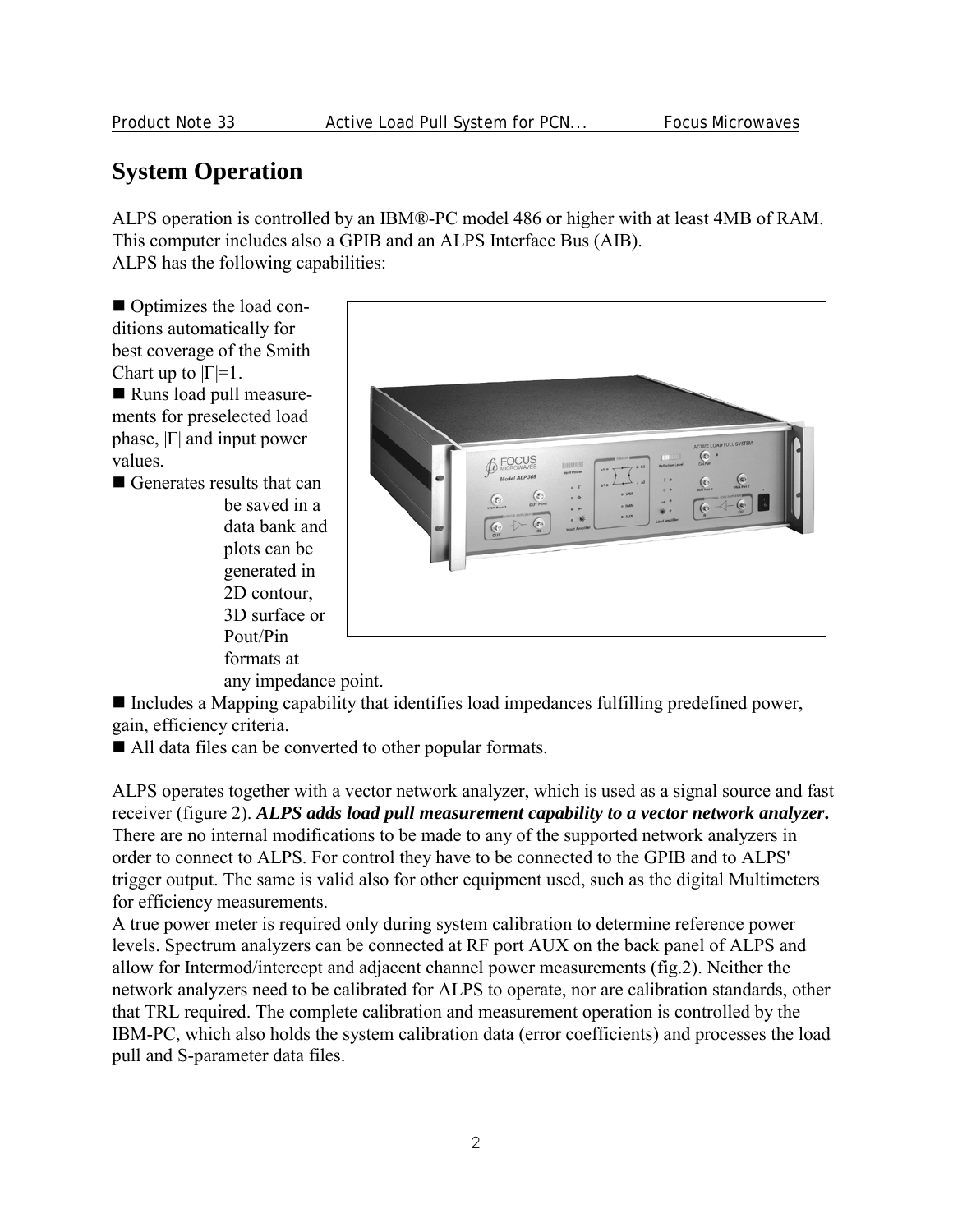The block diagram on figure 2 shows how *ALPS operates as part of a network analyzer-based load pull setup*. A spectrum analyzer (if used) is connected to the RF port AUX.



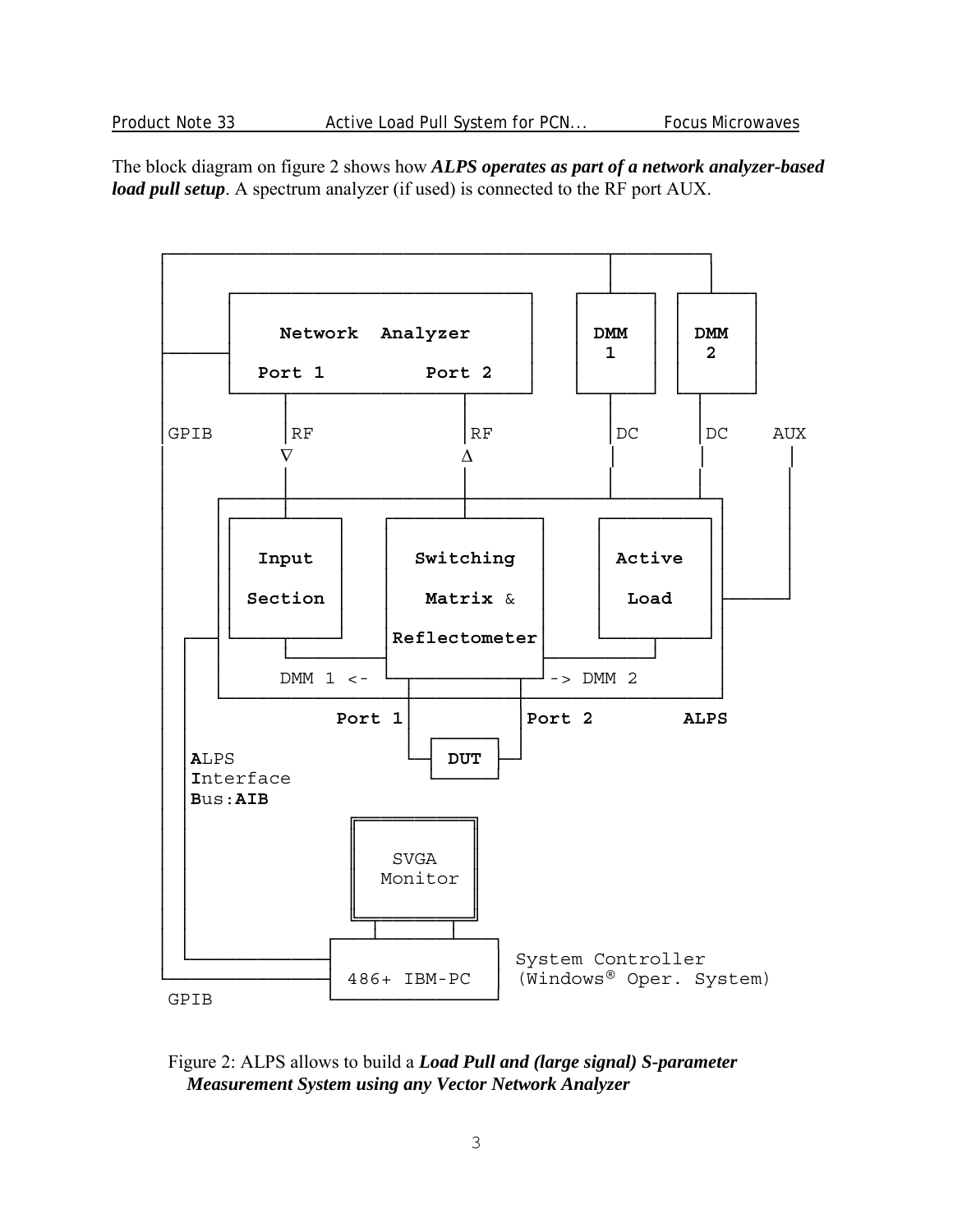Product Note 33 Active Load Pull System for PCN... Focus Microwaves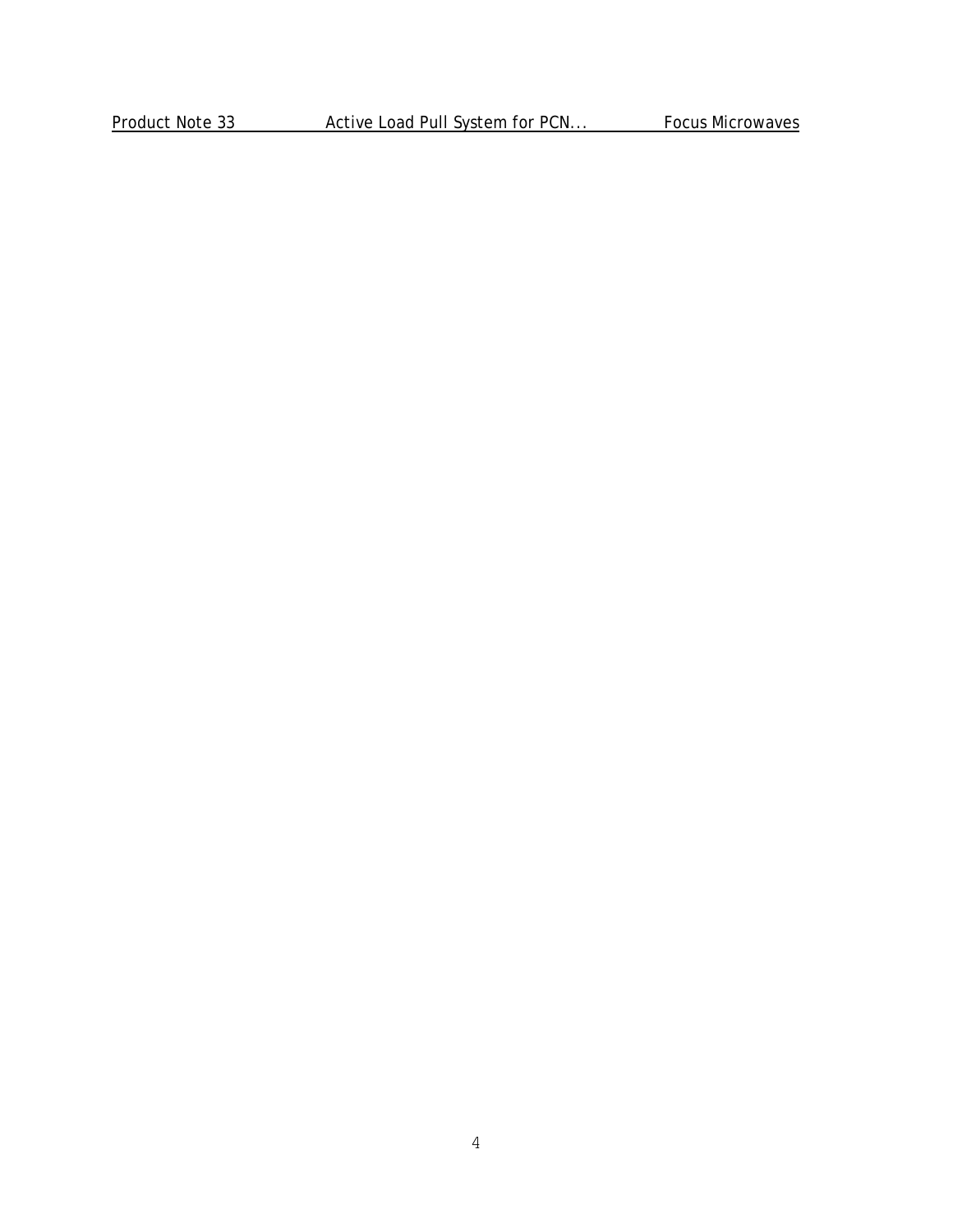### **Active Load**

There are two possible concepts in order to build an active load pull system. The *split signal method*, known also as "Takayama" technique, and the *Active Load technique* [2]. The split signal method uses a power splitter after the RF source and permits to inject half of the RF power, amplified and de-phased, into the output of the device, simultaneously with the other half, which is injected into the input port. The problem of this method is that it is impossible to sweep the input power to the device for  $|\Gamma_L|$ =const, since when the DUT saturates and its gain changes, this cannot be tracked by the gain of the direct signal path and the system should be recalibrated for every single input power level. This is very detrimental for power saturation and gain compression tests.

The *active load technique* samples the outgoing signal from the device using a directional coupler, amplifies it, modifies its phase and re-injects it into the output port of the device. This way a load reflection factor of up to 1 or even larger can be generated. The advantage of this method compared to the split signal method is that the load reflection factor does not change when the input power changes and the DUT saturates, thus allowing accurate and simple gain compression tests. The disadvantage of this method is that the active load may oscillate at parasitic frequencies if not properly filtered and gain limited. ALPS uses the *active load technique* in order to generate a complex reflection factor at the output of the device:



Figure 3: Concept of *Active Loop* Load used in ALPS

All components of the active loop such as variable attenuator, phase shifter and YIG filter are controlled by the ALPS motherboard electronics, which communicates via AIB with the system PC controller. The variable attenuator controls the magnitude of  $\Gamma_{\text{Load}}$  and the phase shifter the phase. The YIG filter being tuned at the operation frequency prevents the active loop from oscillating. The active loop of ALPS can be interrupted from outside between points X and Y so the user can insert an additional high power amplifier stage in the loop in order to increase the power capability of the system.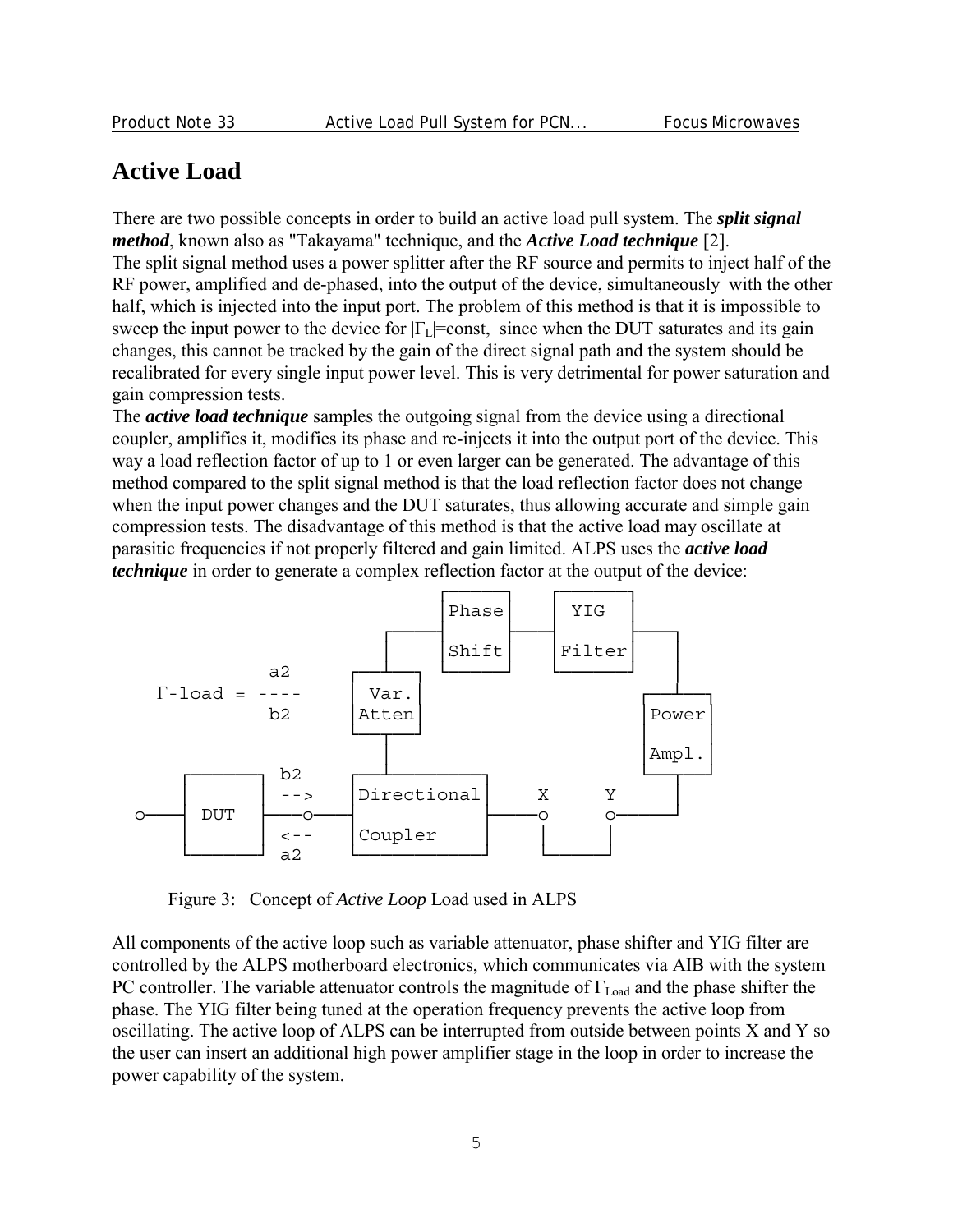## **ALPS Software**

ALPS software is written in "C++" programming language in Windows® operating system for PC's. It can be executed equally from Windows® 3.1 or 95. The executable program used for ALPS is called *WINALP*. It controls all user interface, calibration and measurement functions and communicates with associated software packages that handle the contouring and the cartesian data display.

*WINALP* is structured in functional menus as follows:

| Menu           | Operations performed                                       |  |  |
|----------------|------------------------------------------------------------|--|--|
| • Calibrate    | Load existing Calsets or Calibrates the system             |  |  |
| • Measure      | Measure Load Pull, S-parameters and DC-parameters          |  |  |
| • Display      | Generate Contours, S-parameter and DC-parameter plots      |  |  |
| • Configure    | Define Working Directory, GPIB Instruments, File names etc |  |  |
| $\bullet$ Test | Check most ALPS functions and system performance           |  |  |
| • Advanced     | Adjust and verify critical operation parameters of ALPS    |  |  |
| $\cdot$ Help   | Display Help topics on the operation steps                 |  |  |

ALPS's main Windows menu gives structured access to all the above operations.



Auxiliary software (Windows Applications) includes FGRAPH for Saturation and Sparameter (Smith Chart) plots and ALPCONT for contouring of Load Pull files [see pages 11-14].

ALPS's software is organized around Menus and Dialogues. Figure 4 shows the Main menu and the pulldown Calibration menu.

Very useful for the operation is the configuration dialogue (figure 5). It gives a rapid and effective overview of all impor- tant operation parameters.

## **Calibration of ALPS**

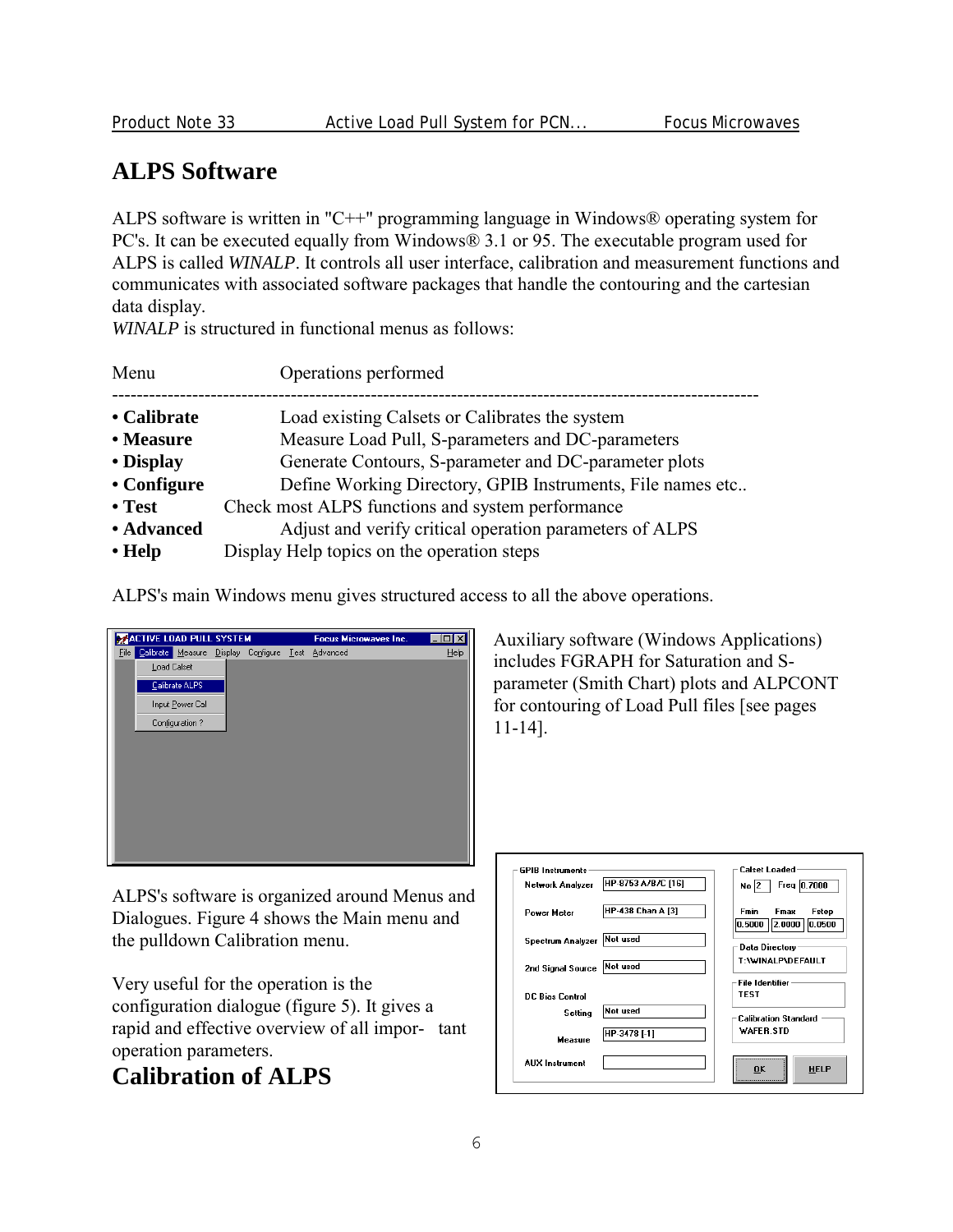ALPS includes a *Twoport Reflectometer* that permits the measurement of incident and reflected waves both at the input and the output port of the DUT. ALPS can also measure true injected and reflected power at both DUT ports. All measurements during operation are made using the network analyzer. In order to be able to do this ALPS must be calibrated, including the cables and test fixture (or wafer probes), with reference to the DUT ports.

Small signal calibration is performed by connecting and measuring TRL calibration standards THRU, DELAY, REFLECT (Open or Short) at the DUT reference plane.

The S-parameter of the THRU, DELAY and REFLECT are measured and TRL theory is applied in order to deduct error coefficients of the 8-term model of both sides of the Reflectometer. RF power measured at the calibration port is corrected by the error terms and permits to compute the correction coefficient between the network analyzer reading and true RF power injected and reflected at the DUT ports [5]. The 8-term model used in the implementation of this calibration technique is shown on figure 6:



Figure 6: Eight term Error Model used to calibrate ALPS

The S-parameters of the two error twoports are computed from measurements of the Reflectometer parameters at two different load conditions with a THRU LINE standard connected between the two DUT ports. This generates a set of equations (1) to (4) for each standard (THRU, DELAY, REFLECT) connected and permit to compute the 8 error terms.

|     | $blm = alm*edf + bl*edf$  | (1) |  |
|-----|---------------------------|-----|--|
| a l | $=$ alm*el0f + bl*esf     | (2) |  |
| a2  | $= b2*est + a2m*el0r$     | (3) |  |
|     | $b2m = b2*e01r + a2m*edr$ | (4) |  |

Using the above error coefficients and by connecting a GPIB power meter on the *Calibration Port* of ALPS we can calibrate also for *true power at the DUT reference plane.*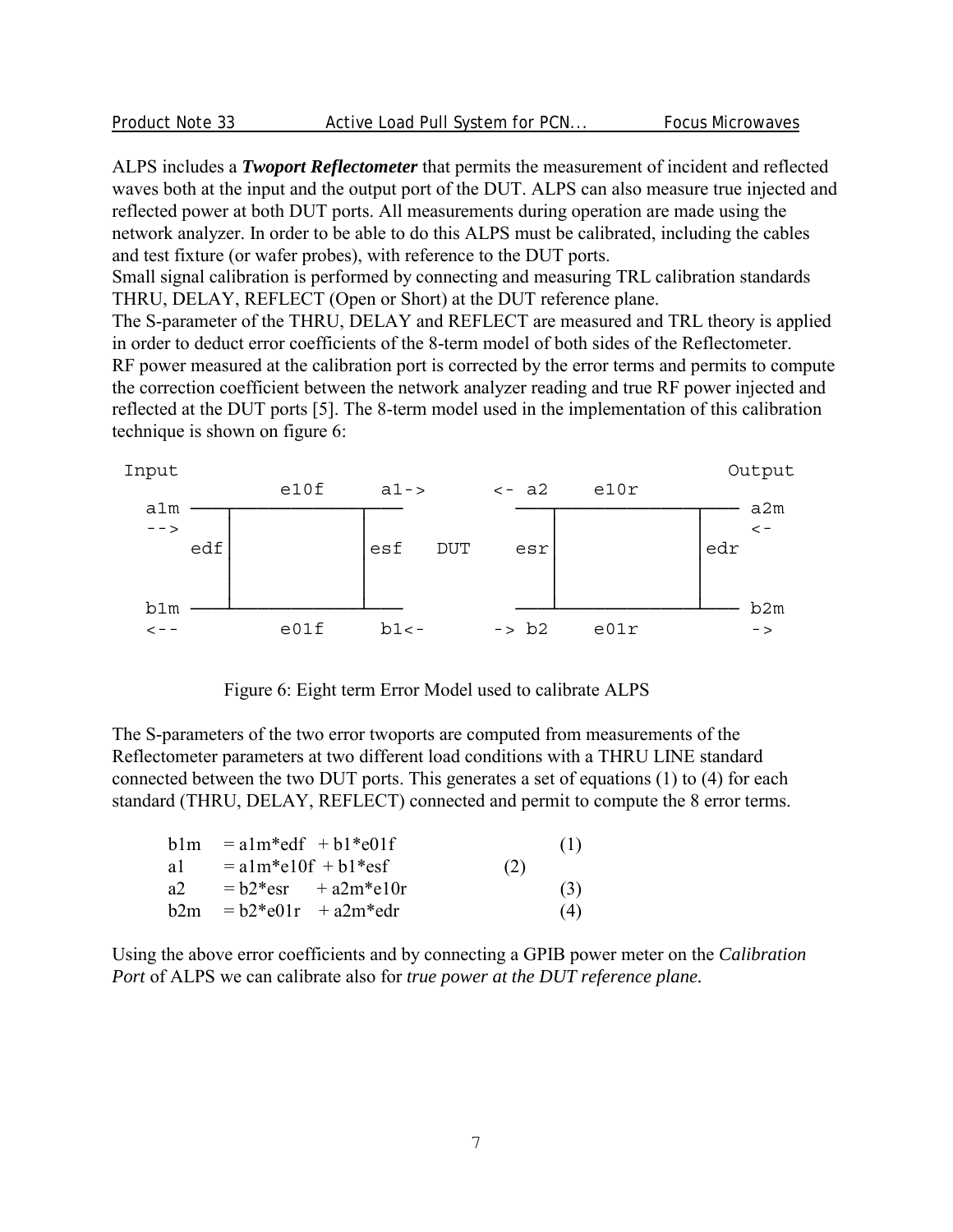The Calibration Dialogue of ALPS permits to define the calibration parameters and execute a calibration or select and load an existing CALSET. The error coefficients computed during the calibration of ALPS are valid as long as the setup between the DUT ports of ALPS and the DUT is not mechanically modified. These error coefficients are used both for S-parameter measurements of the DUT (view into the DUT) as well as the reflection factor of the Active Load measurements (view into the load).

| <b>Define CALIBRATION Parameters</b> |                       |                | $\mathbf{x}$            |
|--------------------------------------|-----------------------|----------------|-------------------------|
| <b>CALSET No</b><br><b>Calset 2</b>  | <b>Fmin</b><br>0.5000 | Fmax<br>2.0000 | Fstep<br> 0.0500<br>GHz |
| <b>Comment</b><br>New Wafer Cal      |                       |                |                         |
| <b>Start</b>                         | <b>Cancel</b>         | Help           |                         |

#### **Source Tuning**

*ALPS has source tuning capability*. Experimental setups described up to now in the literature [1,2,3,4] do not offer this possibility. In fact their main purpose has been to prove that the concept works. The active load concept, on the other hand, cannot be extended to source tuning in the same setup. Without source tuning large amount of RF power must be injected into the input of the DUT in order to saturate it. ALPS uses for this purpose a modified version of one of FOCUS' mechanical tuners, remotely controlled by the same computer and software using ALPS Interface Bus (AIB). This tuner is connected right behind the input Reflectometer in order to minimize the insertion loss up to the DUT ports and, thus, maximize the VSWR tuning range. Using this tuner allows to prematch many DUTs and save up to 90% of injected power which otherwise would be required in order to saturate the device using a 50  $\Omega$  source.



Figure 8: Configuration of passive input tuner *inside the ALPS module*

The input tuner is used only for prematching the device. When the device is nearly matched at the input the reflected power  $|b1|^2$  becomes small and we can assume that  $\Gamma_{\text{DUT-IN}} \approx \Gamma_{\text{source}}^*$ ,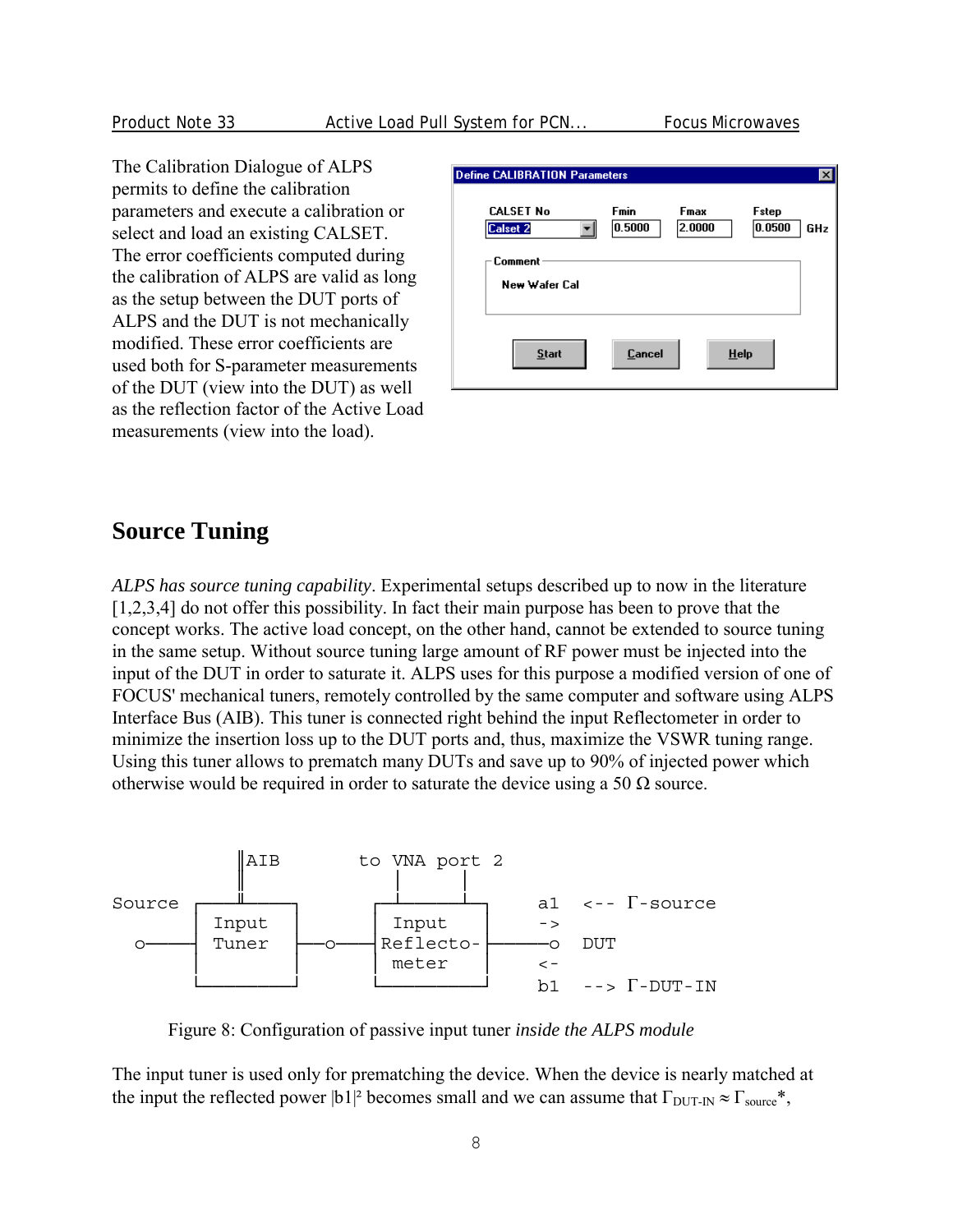whereas  $\Gamma_{\text{source}}$  is the source impedance presented to the DUT by the setup and the input tuner. This impedance is displayed by WINALP when the Operator tunes the input tuner to prematch the DUT.

Due to cable losses, especially for on-wafer measurements, the tuning range of the input tuner at DUT reference plane is reduced. The tuner itself may generate VSWR up to 20:1 but, depending on these losses the VSWR may be reduced to less than 10:1 at DUT reference plane. A practical way to *increase the source VSWR tuning range* at the input port of the DUT is to *install an automatic tuner very close to the device*, outside of the ALPS box. This may require a special positioner in the case of a probe station. Electronic control of the external tuner is the same whether the tuner is inside or outside the box. Once the question of the mechanical setup has been solved by the User, ALPS provides a special calibration technique that permits to calibrate the external tuner frequency by frequency [6] and use the calibration data of the tuner itself and the test fixture (wafer-probes) to tune to a specific impedance in order to prematch the device under test. The S-parameter data of the input tuner at each position are used to correct the injected and reflected power measurements of the network analyzer to the reference plane of the DUT.



Figure 9: *External input tuner* connected close to DUT reference plane

The routines used to calibrate the external (passive) tuner use the same algorithm as the routines of Focus' CCMT system [6]. This allows an optimum coverage of the Smith Chart at every frequency. This is necessary in order to be able to fine tune the input of the transistors and obtain optimum performance [7]. Figure 10 shows a

║ │ o ====== o │ TC = Tuner remote Control



pattern of calibration points of the input tuner of ALPS when connected externally. It is important to note that the software can compute the right positions of the tuner axes for any impedance between the calibrated points and position the tuner so that it can synthesize this impedance with sufficient accuracy (≈40dB).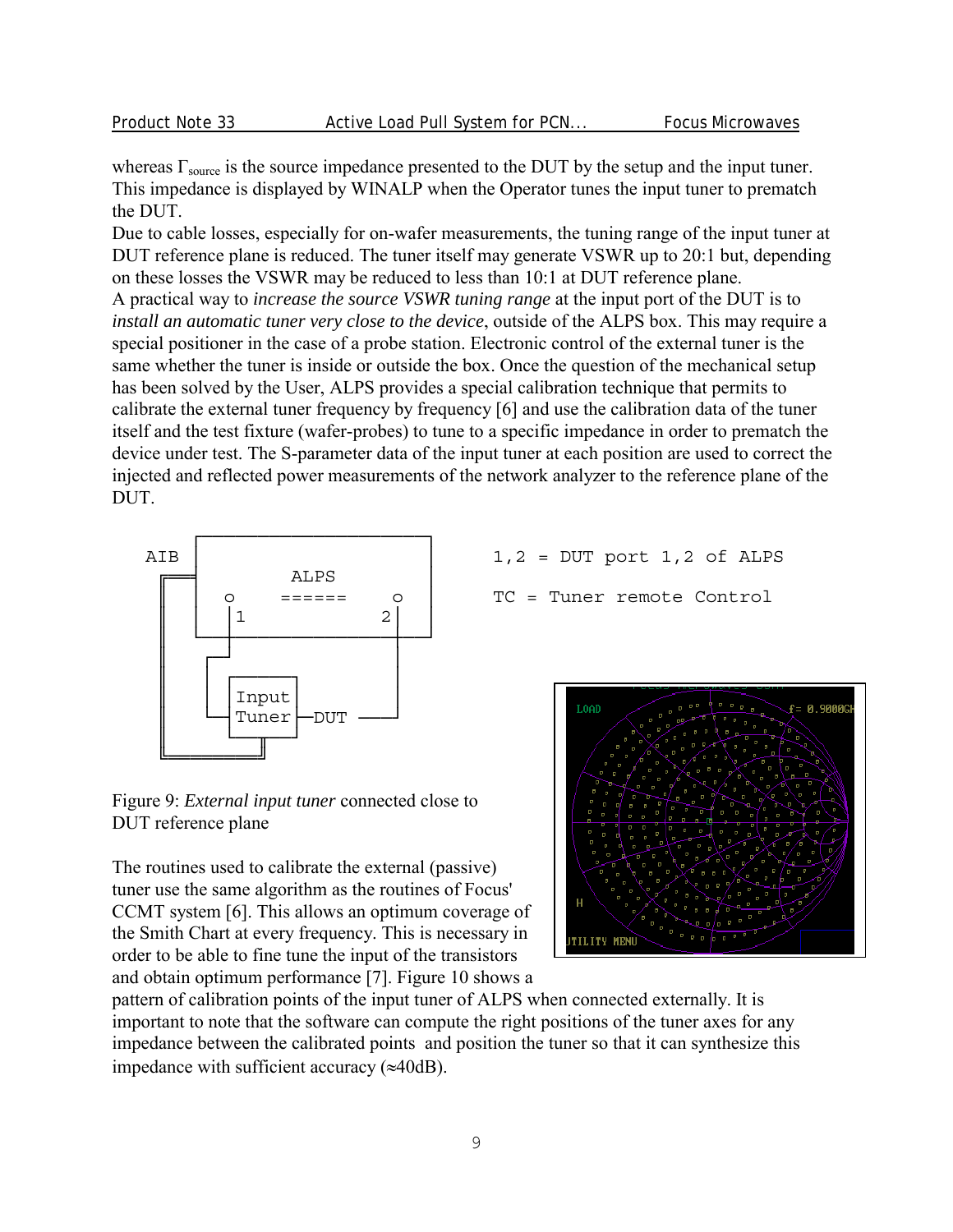### **Harmonic Tuning using ALPS**

It has been reported that presenting to the transistors specific load impedances at the *second and third harmonic frequencies (2f0 and 3f<sub>0</sub>*) may improve its gain and in particular the Power added Efficiency by roughly 10%, especially in class A-B, B and C operation. This happens when *most of the power at those frequencies is reflected back into the device with an optimum phase*. The load reflection factors at  $2f_0$  and  $3f_0$  should therefore be close to 1. This has been recently

confirmed from computations based on

| System        | $ \Gamma_L(f_0) $ | $ \Gamma_L(2f_0) $ | $ \Gamma_L$ (3f <sub>0</sub> ) $ $ |
|---------------|-------------------|--------------------|------------------------------------|
| ATN           | ≤ $0.8$           | $\leq 0.69*$       | $\leq 0.6$                         |
| <b>H-ALPS</b> | 1.0               | 1.0                | 1.0                                |
| CCMT**        | ≤ $0.9$           | ≤0.8               | $\leq 0.85$                        |
| Required      | >0.9              | >0.95              | >0.95                              |

\* Not all phases.

\*\* Using Low Loss Multiplexer and Transformer.

nonlinear models [8]. Table 1 shows a comparison between actually available solutions to Harmonic Tuning.

Active Load Pull has the capability of harmonic tuning by adding active load loops at the harmonic frequencies and tuning the network analyzer to measure those.

The harmonic Tuning option ALPS 308-H configuration is shown in figure 11:





Figure 11: Setup for Load Pull and Harmonic Tuning using ALPS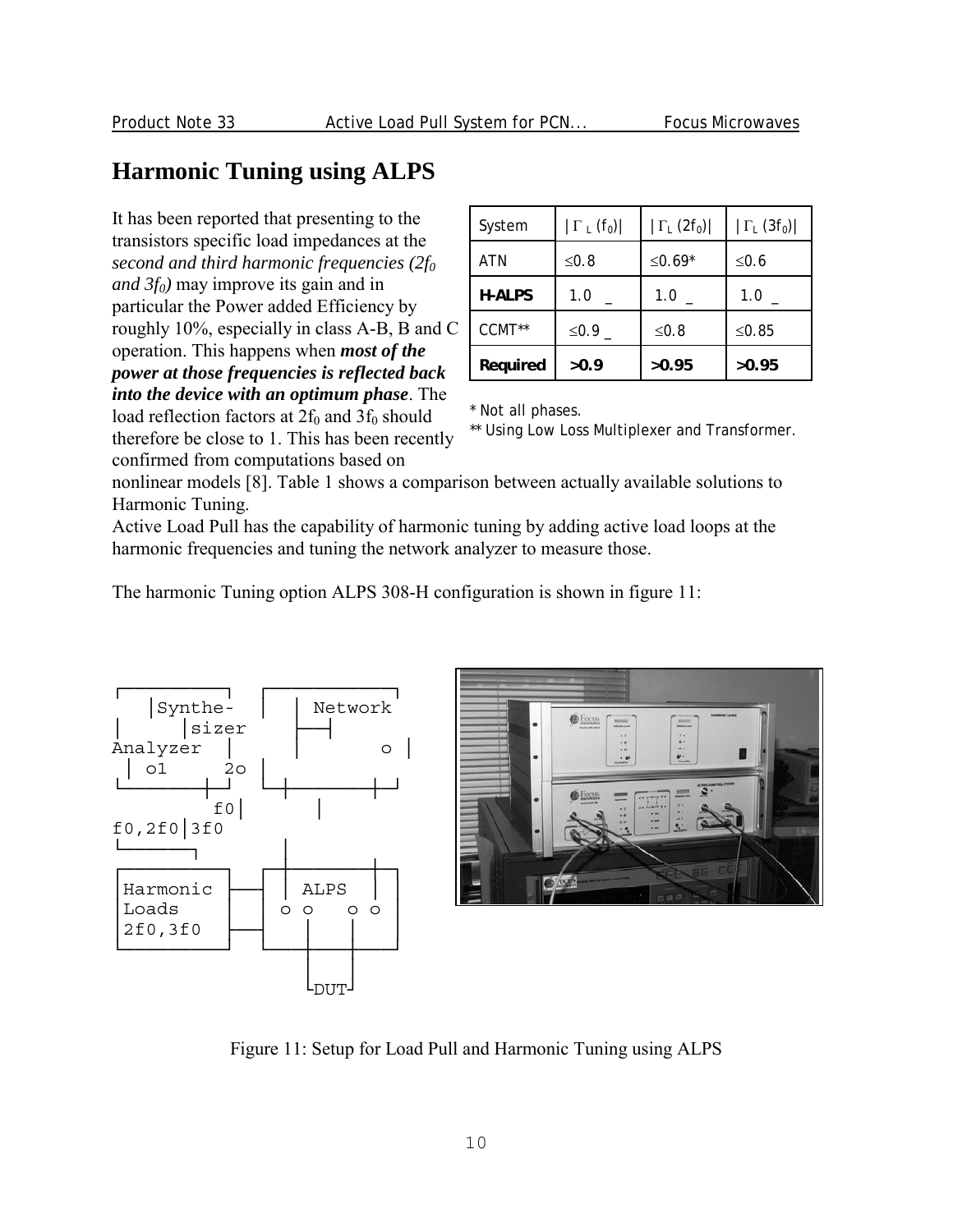The harmonic load pull setup includes, besides ALPS and the active load at the fundamental frequency  $f_0$ , also an external synthesizer, connected at port 1 of ALPS and the external unit "*Harmonic Loads*". This unit includes the active loads for the frequencies  $2f_0$  and  $3f_0$ , and works on the same principle as the fundamental load. The harmonic signals injected into this unit are sampled and filtered out of the basic ALPS unit at the output port of the DUT.

All components are controlled by the same PC via AIB and GPIB. By selecting the frequency of the reference synthesizer inside the network analyzer we have access

to the load impedance on either of the

harmonic loads independently. The actual



status of each harmonic load is controlled independently from the PC controller via AIB, which adjusts the value of the phase shifter and attenuator in each active harmonic loop ( $2f_0$  and  $3f_0$ ). *Manual Load Tuning* permits to alternatively select one of the harmonic loads and tune to a point of the Smith Chart and measure the DUT's performance at the fundamental frequency without affecting the loads at the other frequencies.

## **Load Pull Measurements**

ALPS performs load pull measurements by adjusting the phase and amplitude of the active loop in order to re-inject the right amount of signal power into the output of the device. Fully independently on this, ALPS can sweep the power injected into the device in order to measure Gain Compression characteristics. The load reflection factor  $\Gamma_{\text{Load}}$  stays constant during this sweep because the power returned from the load (a2) only depends on the power leaving the device (b2). An automatic *scaling* routine scans all phases and amplitudes of the complex load  $\Gamma_{\text{Load}}$  and adjusts the gain of the loop such that the maximum reflection factor at device reference plane *does not exceed 1*. This is done every time the calibration is changed or

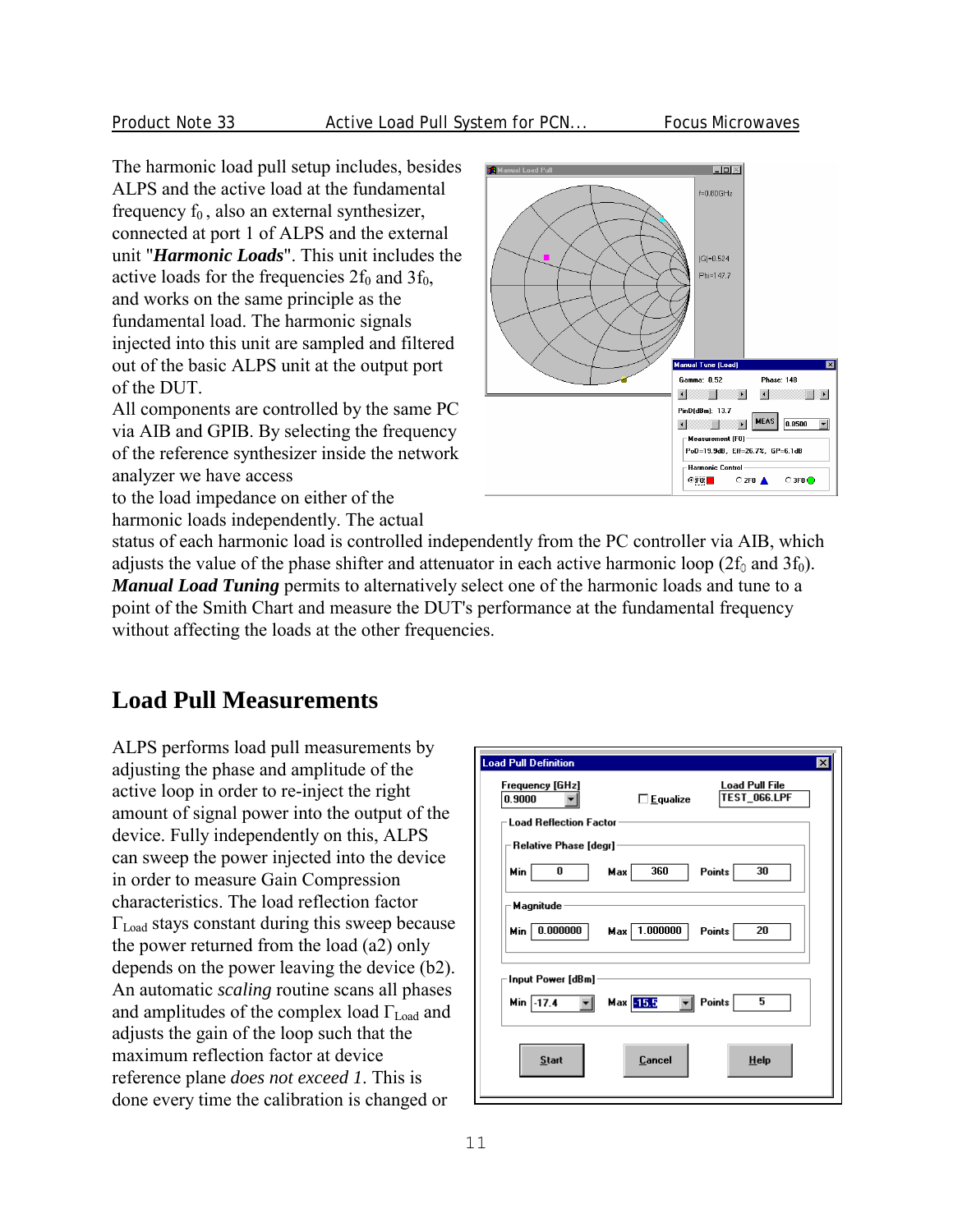at any new frequency of operation and helps prevent the transistors from oscillating. The number of load pull impedance points is not limited by hardware. There are limitations by software, though, in order to avoid huge data files. The software is actually limited to 30 phases x 25 amplitudes x 20 input power levels per load pull test (15,000 data points). Every combination

below this limit can be selected in the corresponding dialogue box (figure 13). During the measurement ALPS acquires the two incident and the two reflected waves into the DUT (a1,a2,b1,b2) and the DC bias (V1, V2, I1, I2), if a digital multimeter is connected. This data are saved in a Load Pull File (.LPF) and can be processed afterwards to Gain, Power, Efficiency contours at different input powers. Because both the incident and reflected power waves into the DUT are measured, ALPS can compute the *real Power Added Efficiency (PAE)* at any load and source impedance point. Passive precalibrated load pull systems (like the CCMT and MTS of Focus) cannot do this.



There is no practical way as to measure the real reflected power from the DUT in a load pull setup, except to use an "in situ" Reflectometer, as ALPS does. In passive systems PAE can only be measured if the DUT is matched at the input port and this requires high resolution tuning capability [7].

## **Gain Compression Load Pull**

*Real gain compression load pull* is an important though not obvious task. It is not enough to tune the DUT to maximum gain, increase input power until gain compression is reached and then run normal load pull at constant input power. In fact the correct test involves, normally, an input power sweep at each tuned load impedance. In passive load pull systems, which set input power through GPIB commands of the signal source and read power from RF power meters, this task is quite lengthy, depending on the resolution of input power sweep selected. ALPS,

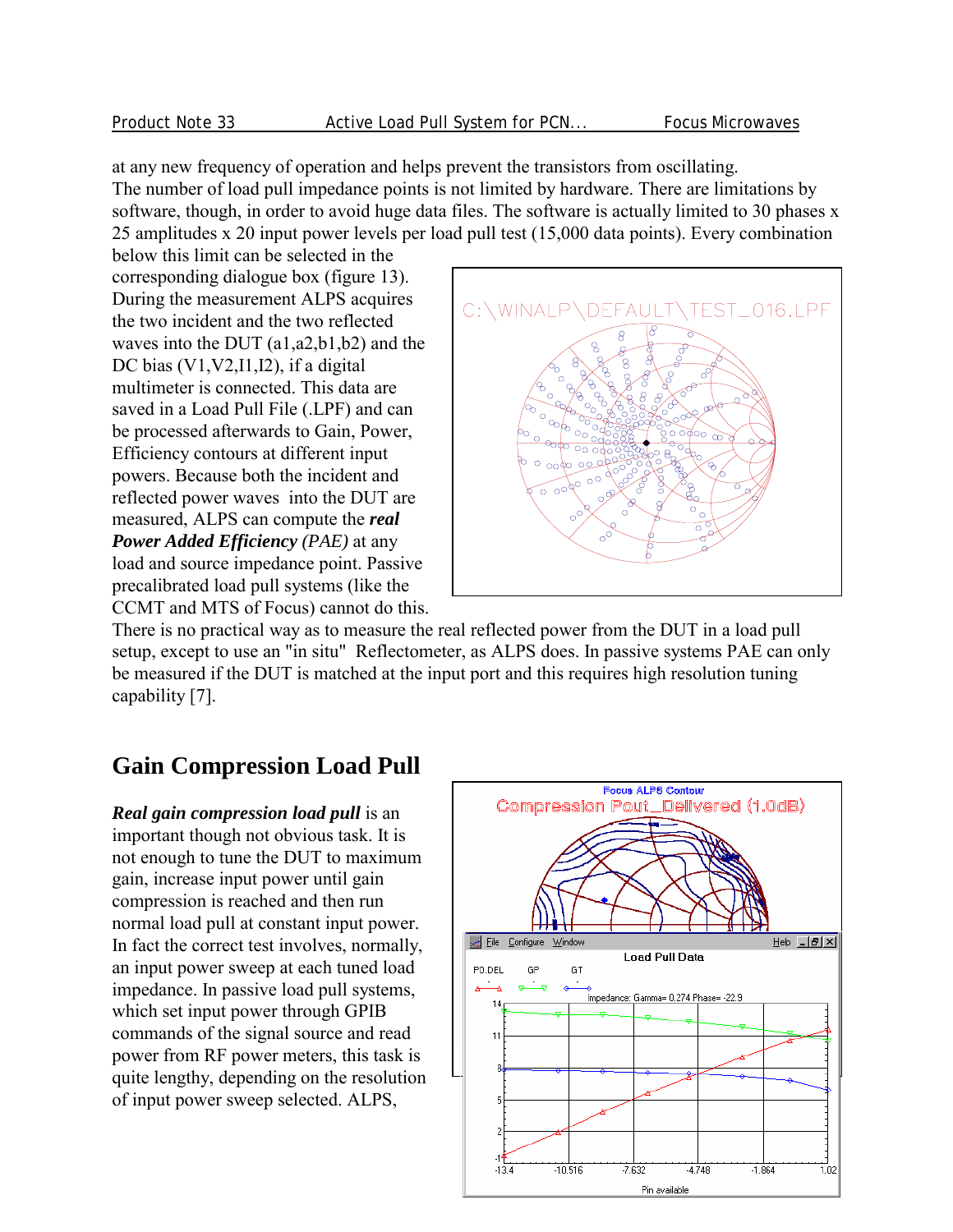however, uses internal electronic input power control with instantaneous response time in the ms time range. The directly triggered VNA power acquisition also enables very fast power readings. The result is an average measurement speed of about 120ms per point. This normally includes all tuning and input power setting operations of a complete load pull measurement. After the load pull is terminated Gain Compression Load Pull consists of data

selection in the .LPF (Load Pull File), for the right gain compression selected. The final result is saved in a memory file which is then processed to contour plots. At each selected load impedance the data of the .LPF file can also be processed to Pin/Pout plots on the screen using the Display Menu.

## **S-Parameter Measurements**

#### ALPS includes a *calibrated twoport Reflectometer*.

This permits to measure full twoport S-parameters of active and passive twoports, such as attenuators, test fixtures, transistors, cables, couplers and isolators. There are two possibilities for measuring twoport Sparameters:

1- Inject the source signal at the input and output port of the DUT and measure injected and reflected power waves. This requires the RF signal to be internally switched from port 1 to port 2.

2- Measure injected and reflected power waves at input and output port of the DUT under two different load conditions  $\Gamma_1$  and  $\Gamma_2$ .

| <b>S-Parameter Measurement</b>                              | $\overline{\mathbf{x}}$ |
|-------------------------------------------------------------|-------------------------|
| S Parameter File<br>Set/Read DC Bias<br><b>TEST 148.S2P</b> |                         |
| <b>☑ DC 'On/Off' at Gamma Switch</b>                        |                         |
| Input Power-                                                |                         |
| Measure                                                     |                         |
| 20<br>per <u>P</u> oint<br>Average ⊠                        |                         |
| Start Erequency<br>GHz<br> 0.5000                           |                         |
| Stop Frequency<br>4.0000<br>GHz                             |                         |
| Cancel<br>Help<br><b>Start</b>                              |                         |
|                                                             |                         |
|                                                             |                         |

This later technique is better suitable to ALPS, since we have simple control of the load conditions switching between the CAL port and the active load port. The choice of  $\Gamma_1$  and  $\Gamma_2$  is not trivial, however, since the device may oscillate under certain conditions.

Using the second method we can measure the *"S-parameter" of the DUT under large signal conditions*. This will provide meaningful results only if the behaviour of the DUT does not change significantly between the two load conditions  $\Gamma_1$  and  $\Gamma_2$ . If this is the case then the result will be an average value between the two states.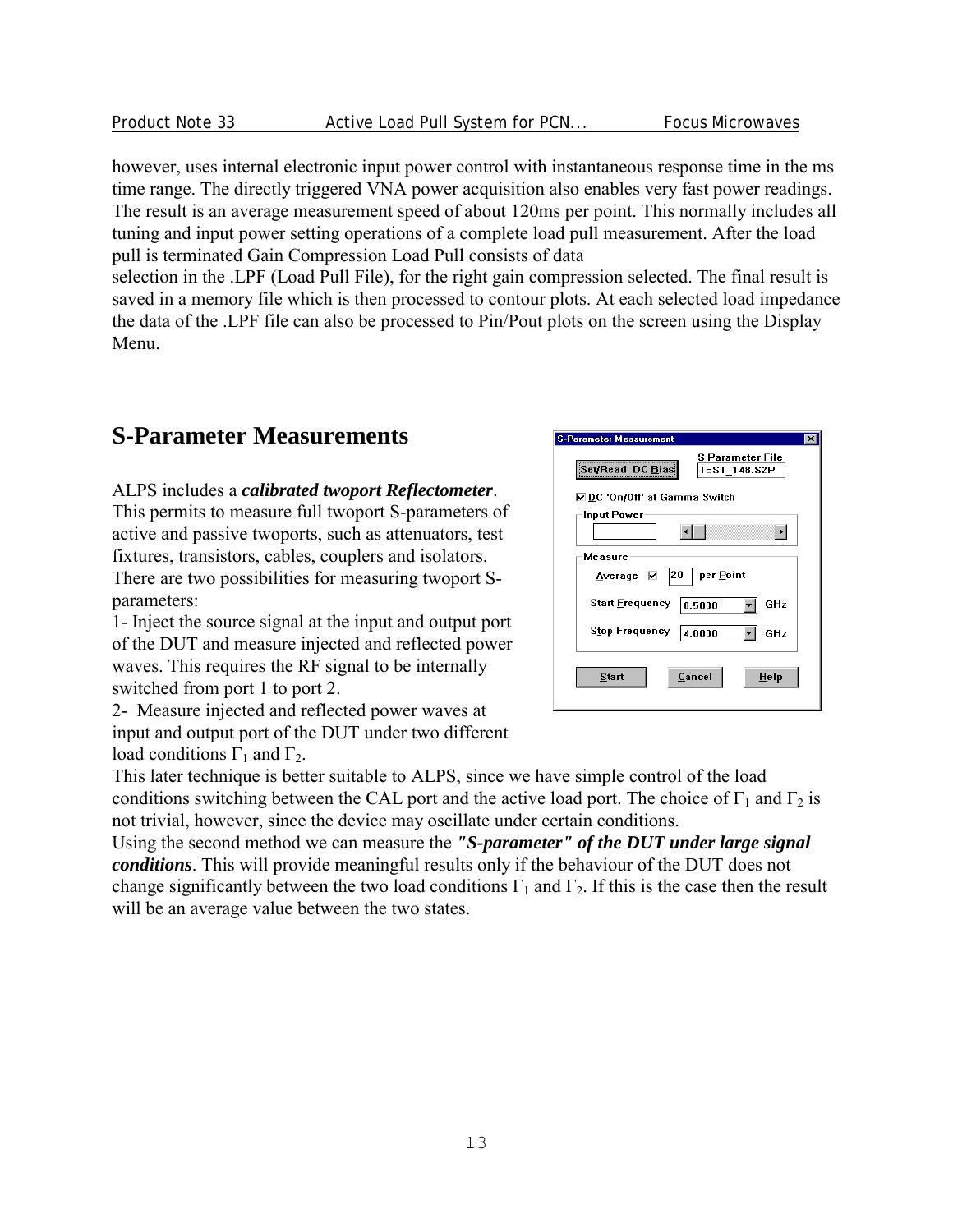The RF bandwidth of the components used in ALPS-308 permit S-parameter measurements in a frequency range wider than the instantaneous load pull frequency range, which is mainly limited by the power amplifiers used. This S-parameter coverage extends from 0.5 to 4 GHz.

The *Display* utility of ALPS permits Cartesian, Polar and Smith Chart plots. Figures 18-20 show S-parameters of a bipolar transistor and a THRU-Line (verification of TRL calibration) as examples for S-parameter measurement and display capability of ALPS.



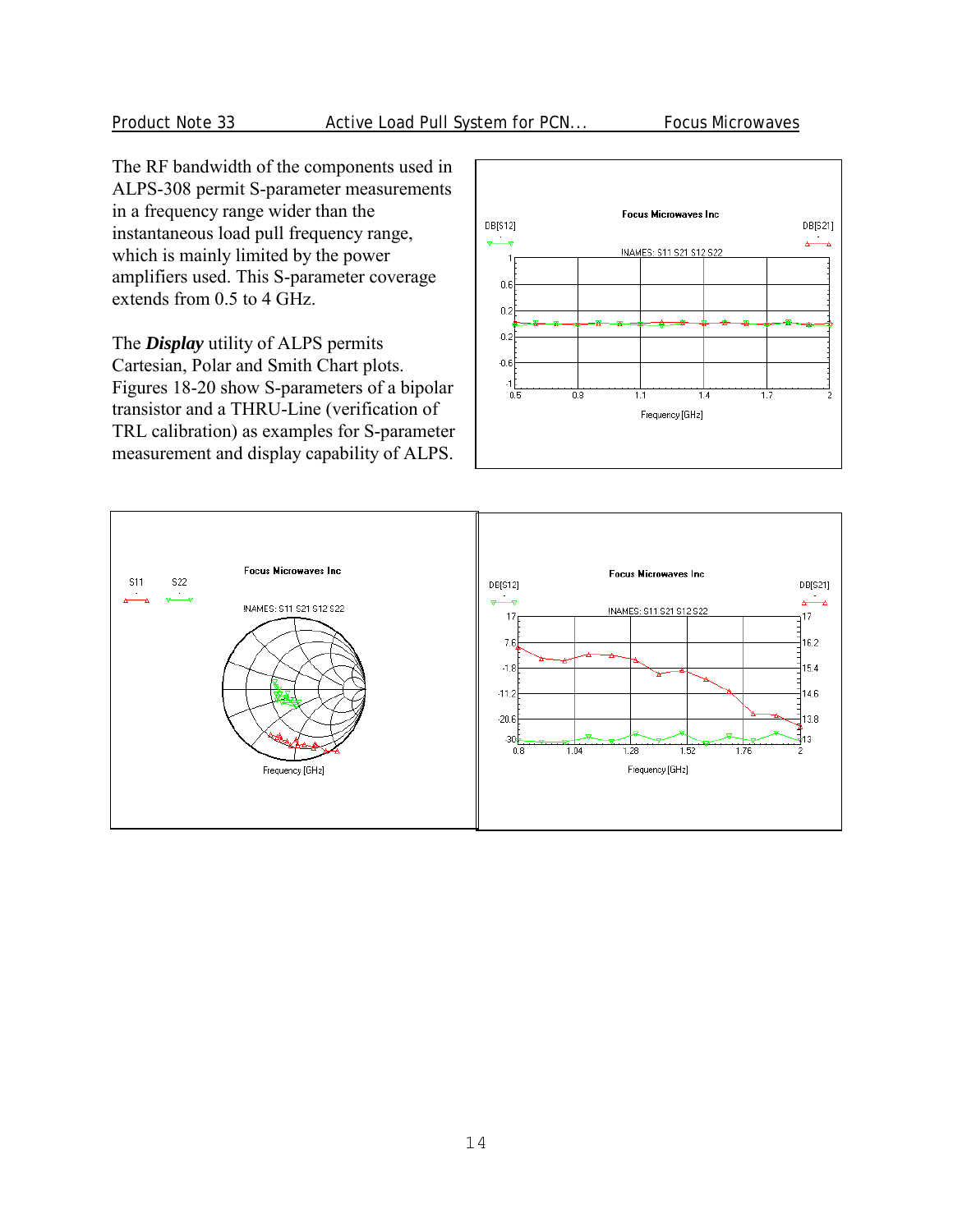#### **DC-Parameter Measurements**

DC-parameters of transistors are used in order to better understand the device and bias it properly. ALPS' control software includes the possibility of *manually or automatically biasing the transistors***.**

The auto-biasing routine allows to set the target current and adjusts the control voltage (or current) automatically using a fast converging algorithm (fig. 21). For complete DC-parameter measurements the corresponding capability of existing DC power supplies (HP-4142) may be used. If the power supply does not have automatic DC curve measurement capability (HP-6624) then ALPS uses an internal automatic measurement routine (fig. 22).

The DC data measured are saved in a ASCII files and the *Display* utility of ALPS uses them to generate cartesian plots (fig. 23).

DC-parameters should be measured under 50  $\Omega$  load conditions. Attention must be paid when measuring DC characteristics under non 50  $\Omega$  conditions, since the transistors may oscillate or the thermal limits of operation may be exceeded. This may result in the destruction of the devices before they can be fully characterized. ALPS's DC-parameter measurement utility provides for User defined maximum allowable DC power dissipated by the transistor.

| <b>DC Bias Settings</b><br>$\overline{\mathbf{z}}$                                                                                         |
|--------------------------------------------------------------------------------------------------------------------------------------------|
| Port-1 Control<br>$C$ FET<br>C Current<br><b>C</b> Bipolar NPN<br>© Voltage<br><b>O MOSFET</b><br>DC ON/OFF<br>RESET POWER SUPPLY (0 Volt) |
| Manual - Set Starting Point-<br>Vce<br>$-0.00$<br>Vb<br>$-0.00$                                                                            |
| Auto<br>Target [mA]<br><b>Start</b>                                                                                                        |
| Reading<br>$-0.0$<br>Voltage<br>Current<br>mA                                                                                              |
| Quit<br>Cancel                                                                                                                             |

| <b>DC</b> Measurement |             | $\overline{\mathbf{x}}$ |
|-----------------------|-------------|-------------------------|
| Device                |             | c:\winalp               |
| © FET/MOSFET          | ○ Bipolar   | Defaut.dcp              |
| <b>Parameters</b>     |             |                         |
| VdsMax(V)             | IdMax(mA)   | PowerMax(W)             |
| 2.90                  | 2900.00     | 2.90                    |
| <b>START</b>          | <b>STOP</b> | <b>STEP</b>             |
| Vgs(V)<br> 0.00       | 2.90        | 0.00                    |
| <b>START</b>          | <b>STOP</b> | <b>STEP</b>             |
| Vds(V)<br>2.90        | 2.90        | 2.90                    |
| Read                  |             |                         |
| Vgs[V]                | Vds[V]      | ld(mA)                  |
|                       |             |                         |
| OK                    |             | <b>Cancel</b>           |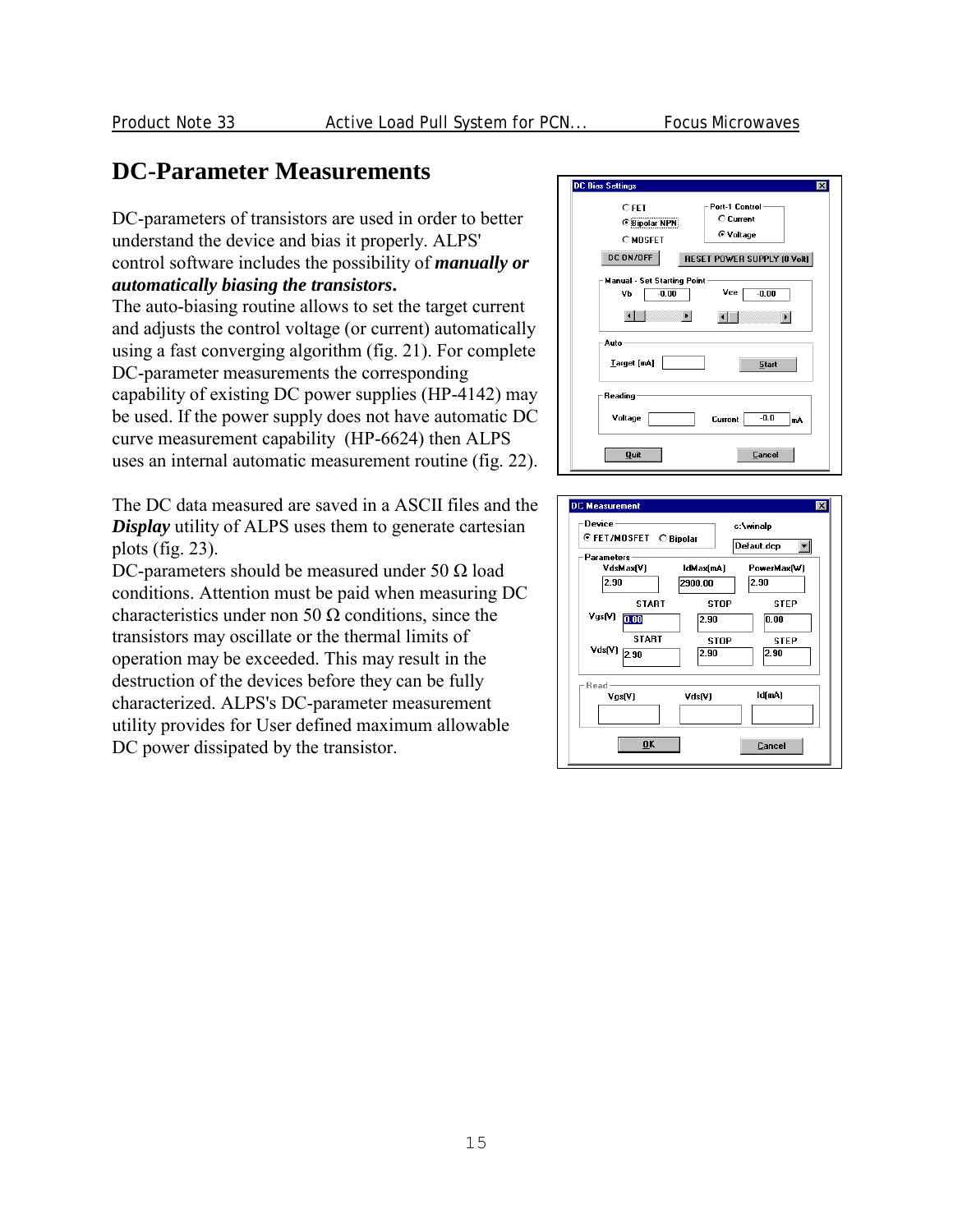

# **Specifications of ALPS-308**

| <b>Frequency Range</b>        | Load Pull 0.8-3.0 GHz                                     |
|-------------------------------|-----------------------------------------------------------|
|                               | S-parameter 0.5-4.0 GHz                                   |
| Harmonic Tuning               | $f_0=0.8-1.0$ GHz, $2f_0=1.6-2.0$ GHz, $3f_0=2.4-3.0$ GHz |
| $(ALPS-308-H)$                | $f_0=0.8-2.0$ GHz, $2f_0=1.6-4.0$ GHz, $3f_0=2.4-6.0$ GHz |
|                               | higher on request                                         |
| Maximum Output Power          | 30 dBm (at ALPS reference port)                           |
| Maximum Available Input Power | $26$ dBm ( $"$                                            |
| Input Tuner (Passive)         | Optional                                                  |
| Speed                         | 150 ms / point (VNA dependent)                            |
| Maximum Gamma Load            | 1.0 at DUT reference plane                                |
| Number of Loads               | Typical 100-500, but not limited by Hardware              |
| Bias tees                     | 30V, 500mA (higher current optional)                      |
| <b>Input Power Control</b>    | $>$ 20 dB                                                 |
| Interfaces                    | GPIB and ALPS Interface Bus (AIB) for IBM-PC              |
|                               |                                                           |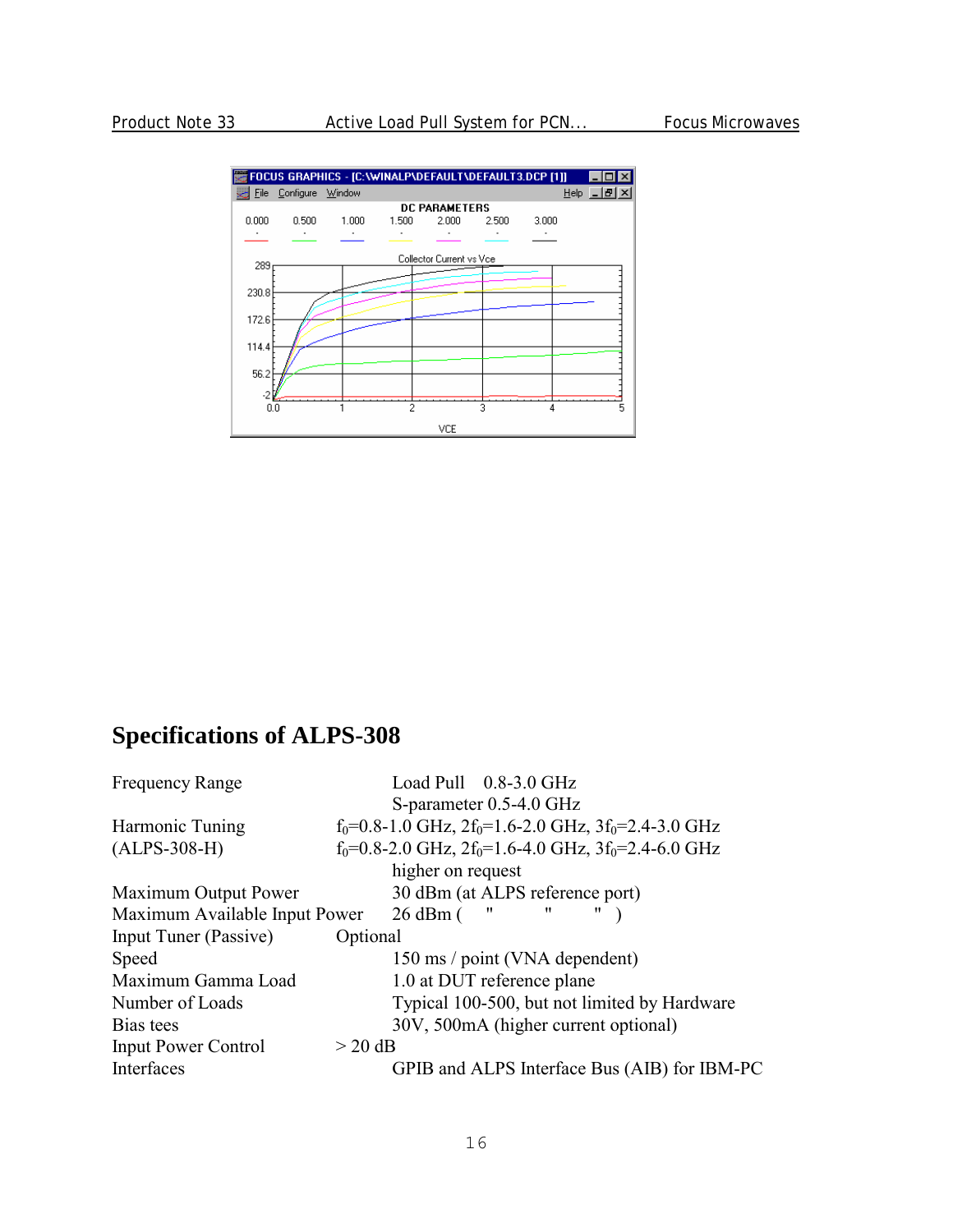#### **Measurement Options**

| Power, Gain, Efficiency       | Yes      |
|-------------------------------|----------|
| Intermod                      | Optional |
| <b>Adjacent Channel Power</b> | Optional |
| <b>TRL Calibration</b>        | Yes      |
| S-parameter                   | Yes      |
| DC Manual/Auto Setting        | Yes/Yes  |
| DC-Parameter                  | Optional |
| S-parameter plots             | Yes      |
| Contour plots                 | Yes      |
| DC plots                      | tional   |

#### **GPIB Instrument Support**

| <b>Network Analyzers</b>  | HP-8510, 8720, 8753 and Wiltron 360, 37000                              |
|---------------------------|-------------------------------------------------------------------------|
| Digital Multimeters       | HP-34401 (others optional)                                              |
| <b>Spectrum Analyzers</b> | HP-70000, 8563, 8594, 8566, Anritsu 2601, 2602, 2613,<br>Advantest 3271 |
| DC Power Supplies         | HP-6624 and 4142 (others optional)                                      |

| Measurement/Graphics |  |
|----------------------|--|
| Software             |  |
| <b>Literature</b>    |  |

[1] D.Poulin, J.Mahon, JP.Lanteri, "A high power on-wafer pulsed active load pull system", IEEE Transactions on MTT, Vol 40, No 12, Dec 1992, p. 2412-2417.

Windows $\mathbb{R}$  3.1, 95

- [2] B.Hughes, A.Ferrero, A.Cognata, "Accurate on-wafer power and harmonic measurements...", Proceedings MTT-S-1992, Albuquerque NM.
- [3] M.Demmler, B.Hughes, A.Cognata, "A 0.5-50GHz on-wafer, intermodulation load pull and power measurement system", Proceedings MTT-S-1995,Orlando FL.
- [4] F.Blache, JM.Nebus, P.Bouysse, JP.Villotte, "A novel computerized multiharmonic active load pull...", Proceedings MTT-S-1995, Orlando FL.
- [5] A.Ferrero and U.Pisani, "An improved Calibration Technique...", IEEE Transactions on Instrumentation and Measurement, Vol.42, April 1994, p.360-364.